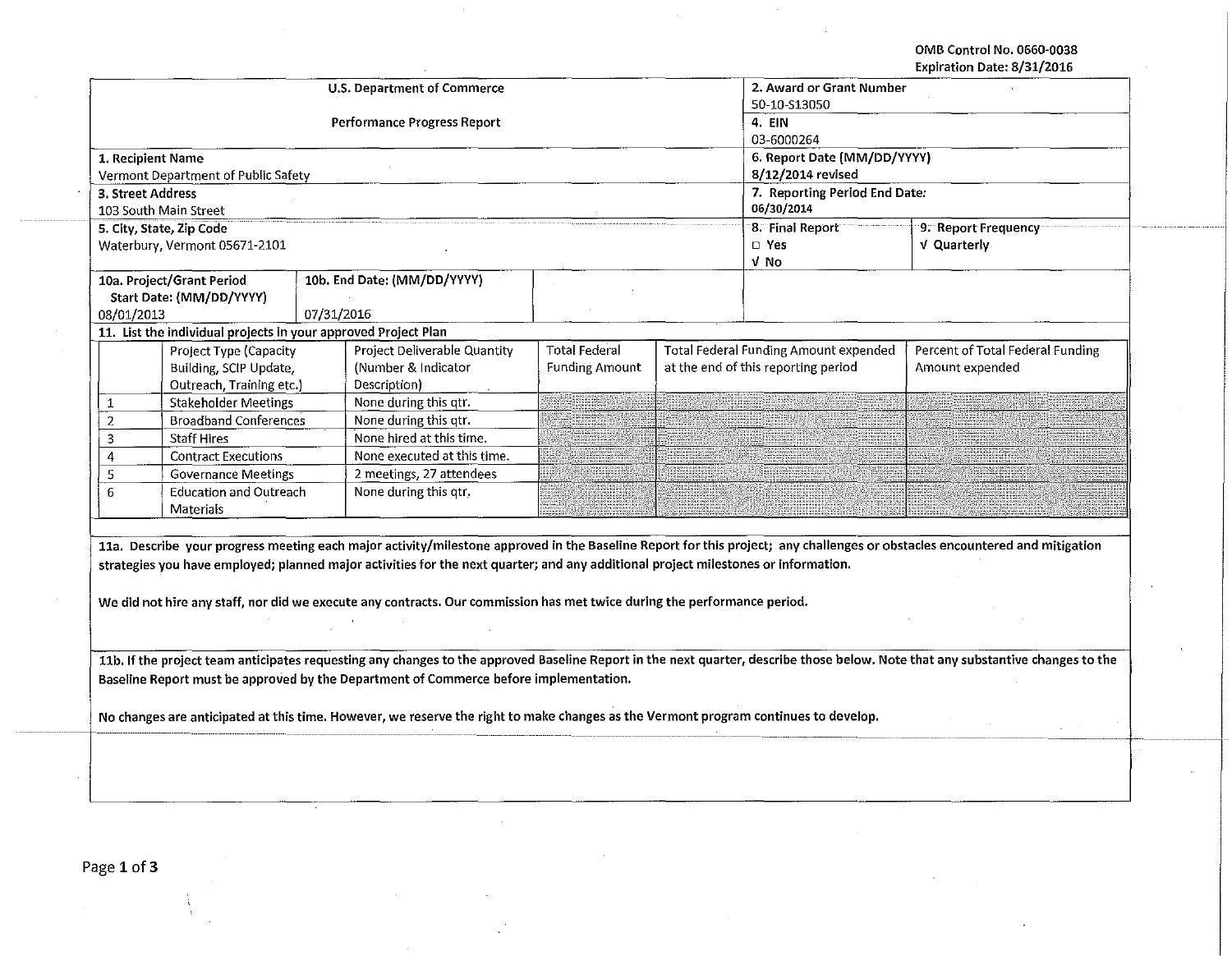|                                | 11c. Provide any other information that would be useful to NTIA as it assesses this project's progress.                                                                                                                                                                                                                                       |                               |                            |                               |                  |                     |                                                |                                                 |                        |
|--------------------------------|-----------------------------------------------------------------------------------------------------------------------------------------------------------------------------------------------------------------------------------------------------------------------------------------------------------------------------------------------|-------------------------------|----------------------------|-------------------------------|------------------|---------------------|------------------------------------------------|-------------------------------------------------|------------------------|
| None at this time.             |                                                                                                                                                                                                                                                                                                                                               |                               |                            |                               |                  |                     |                                                |                                                 |                        |
|                                | 11d. Describe any success stories or best practices you have identified. Please be as specific as possible.                                                                                                                                                                                                                                   |                               |                            |                               |                  |                     |                                                |                                                 |                        |
| None at this time.             |                                                                                                                                                                                                                                                                                                                                               |                               |                            |                               |                  |                     |                                                |                                                 |                        |
| 12. Personnel                  |                                                                                                                                                                                                                                                                                                                                               |                               |                            |                               |                  |                     |                                                |                                                 |                        |
| the third quarter of year one. | 12a. If the project is not fully staffed, describe how any lack of staffing may impact the project's time line and when the project will be fully staffed.<br>The hiring process began in this reporting period. We are hopeful that the person who will fill this position will be hired in this next quarter and the Temporary Employees in |                               |                            |                               |                  |                     |                                                |                                                 |                        |
| 12b. Staffing Table            |                                                                                                                                                                                                                                                                                                                                               |                               |                            |                               |                  |                     |                                                |                                                 |                        |
|                                | <b>Job Title</b>                                                                                                                                                                                                                                                                                                                              | FTE %                         |                            |                               |                  | Project(s) Assigned |                                                |                                                 | Change                 |
|                                |                                                                                                                                                                                                                                                                                                                                               |                               |                            |                               |                  |                     |                                                |                                                 |                        |
|                                |                                                                                                                                                                                                                                                                                                                                               |                               |                            |                               |                  |                     |                                                |                                                 |                        |
|                                |                                                                                                                                                                                                                                                                                                                                               |                               |                            |                               |                  |                     |                                                | $\overline{\phantom{0}}$                        |                        |
|                                |                                                                                                                                                                                                                                                                                                                                               |                               |                            |                               |                  |                     |                                                |                                                 |                        |
|                                |                                                                                                                                                                                                                                                                                                                                               |                               | $\sim$                     |                               |                  |                     |                                                |                                                 |                        |
|                                |                                                                                                                                                                                                                                                                                                                                               |                               |                            | Add Row                       |                  | Remove Row.         |                                                |                                                 |                        |
|                                | 13. Subcontracts (Vendors and/or Subrecipients)                                                                                                                                                                                                                                                                                               |                               |                            |                               |                  |                     |                                                |                                                 |                        |
|                                | 13a. Subcontracts Table - Include all subcontractors. The totals from this table must equal the "Subcontracts Total" in Question 14f.                                                                                                                                                                                                         |                               |                            |                               |                  |                     |                                                |                                                 |                        |
| Name                           | Subcontract Purpose                                                                                                                                                                                                                                                                                                                           | Type<br>(Vendor/Subrec.)      | RFP/RFQ<br>Issued<br>(Y/N) | Contract<br>Executed<br>(Y/N) | Start<br>Date    | End<br>Date         | <b>Total Federal</b><br><b>Funds Allocated</b> | <b>Total Matching</b><br><b>Funds Allocated</b> | Project and % Assigned |
| TBD                            | Project Manager for<br><b>Technical Support</b>                                                                                                                                                                                                                                                                                               | Personal Services<br>Contract | N                          | N                             | TBD <sup>-</sup> | TBD                 | 199,840.00                                     | ᠻ                                               | $-0%$                  |

 $\cdot$